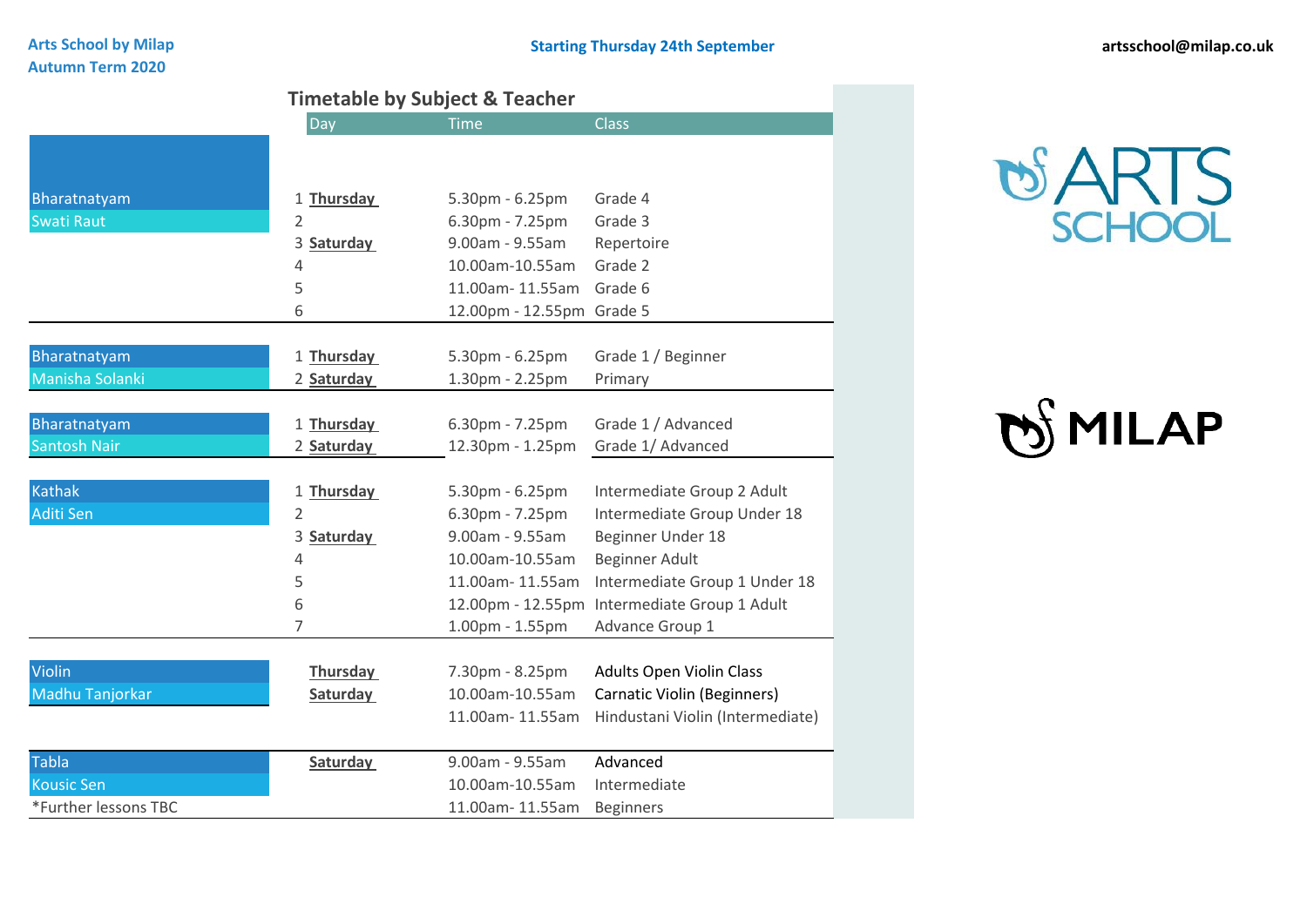#### **Arts School by Milap Autumn Term 2020**

## **Timetable by Subject & Teacher**

| <b>Carnatic Vocal</b><br>Ramya Tangirala<br>*Further lessons TBC | Saturday             | 10.00am-10.55am<br>11.00am-11.55am Intermediate<br>12.00pm - 12.55pm Beginner      | Pre Grade                                                                                    |
|------------------------------------------------------------------|----------------------|------------------------------------------------------------------------------------|----------------------------------------------------------------------------------------------|
| Veena<br>Prashanthini Jeyarajan                                  | Saturday             | $9.00$ am - $9.55$ am<br>10.00am-10.55am Grades 1 & 2<br>11.00am - 11.55am Grade 3 | Grade 5                                                                                      |
| Hindustani Vocal<br><b>Vijay Rajput</b>                          | Thursday<br>Saturday | $5.30pm - 6.25pm$<br>$6.30pm - 7.25pm$<br>7.30pm - 8.25pm<br>12.30pm - 1.25pm      | Beginner U18<br>Intermediate U18<br><b>Adults Open</b><br>Indian Singalong! (3 weeks course) |



# **OS MILAP**